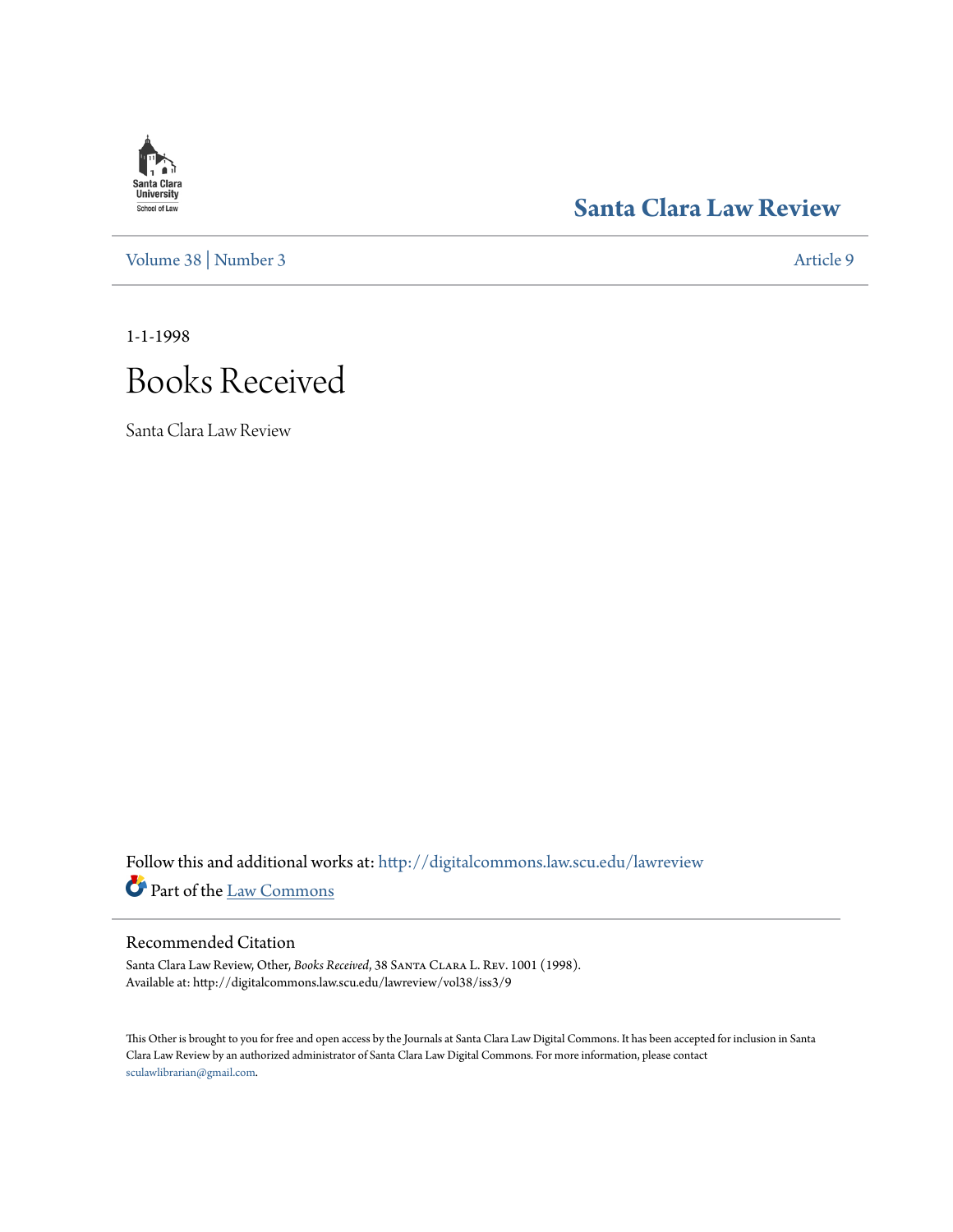### **BOOKS RECEIVED**

**How to Try a Murder: A Handbook for Armchair Lawyers. By** Michael Kurland. New York, New York: Macmillan: **A** Simon **&** Schuster Macmillan Co. **1997. Pp.** 202. Paperback.

### *Reviewed by Cristina* Yu\*

*How to Try a Murder* is an enjoyable, well-written book that should appeal to anyone interested in the American justice system. Written in layman's terms, the book is designed, as the title suggests, to be "a handbook for armchair lawyers," but practicing attorneys and law students should find it equally appealing.

The book centers around a hypothetical murder case. To summarize, the defendant, Mr. Lane, is accused of murdering his estranged wife and her new love interest, Mr. Johansohn. Each chapter deals with a major procedure in the prosecution of the case, from the investigation through the arrest, ending with the trial. Along the way the author provides the reader with fascinating tidbits of ancient legal lore, with documents and examples from recent trials, such as the Timothy McVeigh case (the Oklahoma City Bomber) and Theodore Kaczynski case (the Unabomber).

In Chapter One, the hypothetical crime is discovered and investigated. The two victims, Mr. Johansohn and Mrs. Lane, were found murdered in Mr. Johansohn's jewelry store. Since Mr. Lane recently separated from Mrs. Lane, he becomes an immediate suspect. He is soon arrested, and his home searched. The author does a good job of describing the significance of the police investigation:

The first 36 to 48 hours are the most important in a mur-

<sup>\*</sup> Cristina Yu is a criminal defense attorney in San Jose, California, and a graduate of Santa Clara University School of Law.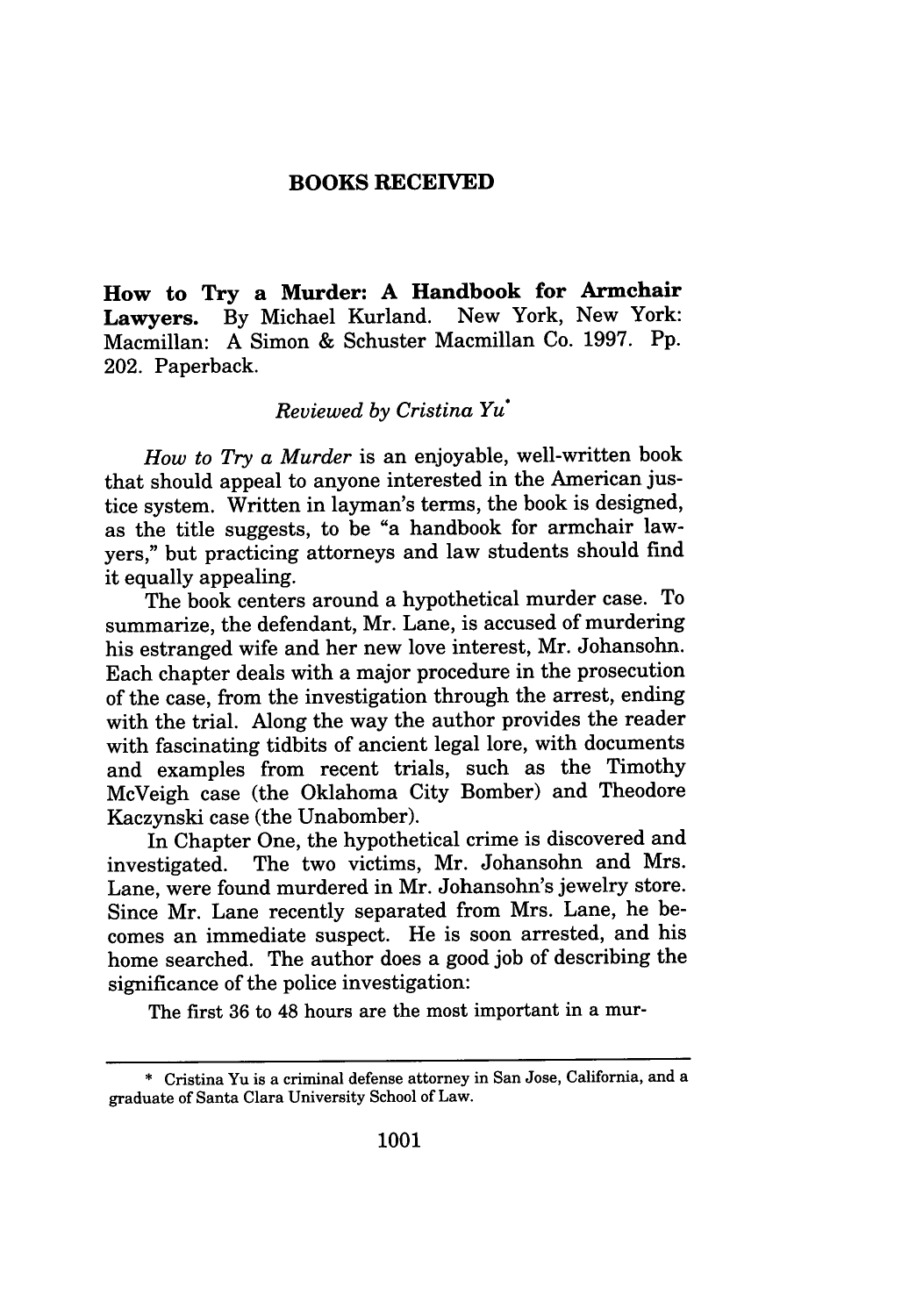der case, not only because the trail rapidly grows cold [but] because the person the detectives focus on in those first two days is usually the person against whom they are going to develop a case. And if it is the wrong man, and unless he can afford a top attorney capable of spotting and pointing out [any] mistakes, he is just as likely to go to prison or be executed as the right man.'

Kurland also demonstrates how police can destroy evidence of innocence, as well as guilt, when a crime scene is handled improperly. For example, Kurland cites a commentator on the Lindbergh baby kidnapping who described this investigation scene as "a senseless cataract of gorgeously uniformed state troopers ... [that systematically covered] with impenetrable layers of stupidity every fingerprint, footprint, dust trace on the estate" that created doubt, even to this day, as to whether the right man was convicted of the crime.<sup>2</sup> Kurland also gives examples where a poor investigation has hurt the prosecution's case, mentioning the O.J. Simpson case, where poor police procedures introduced reasonable doubt into a case that might have otherwise led to conviction.

Chapter One also includes an interesting history on coroners. Every chapter contains some historical information about the legal system. In other chapters the author describes the origins of the jury system, expert witnesses, witness oaths, and the insanity defense.

The rest of the chapters are structured similarly: the hypothetical murder case continues, the procedures are explained, real world examples are given, and historical anecdotes are related. Chapter Two covers arrest and indictment, and touches upon prosecutor and defense attorney ethics. Chapter Three, "Trial Preparation," deals mainly with the definitions of various types of homicide. Chapter Four covers discovery-the process where each side gathers information about the case. This chapter also contains a good discussion of the insanity defense. Chapter Five, "The Trial Begins," contains a history of the jury system and discusses jury selection. In Chapter Six, "The Prosecution," the author covers opening statements, objections and cross examination. Chapter Seven, "The Defense," discusses expert witnesses and the

<sup>1.</sup> Michael Kurland, HOW TO TRY A MURDER: A HANDBOOK FOR ARMCHAIR LAWYERS 11-12 (1997) [hereinafter HOW TO TRY A MURDER].

<sup>2.</sup> HOW TO TRY **A** MURDER, *supra* note 1, at 12.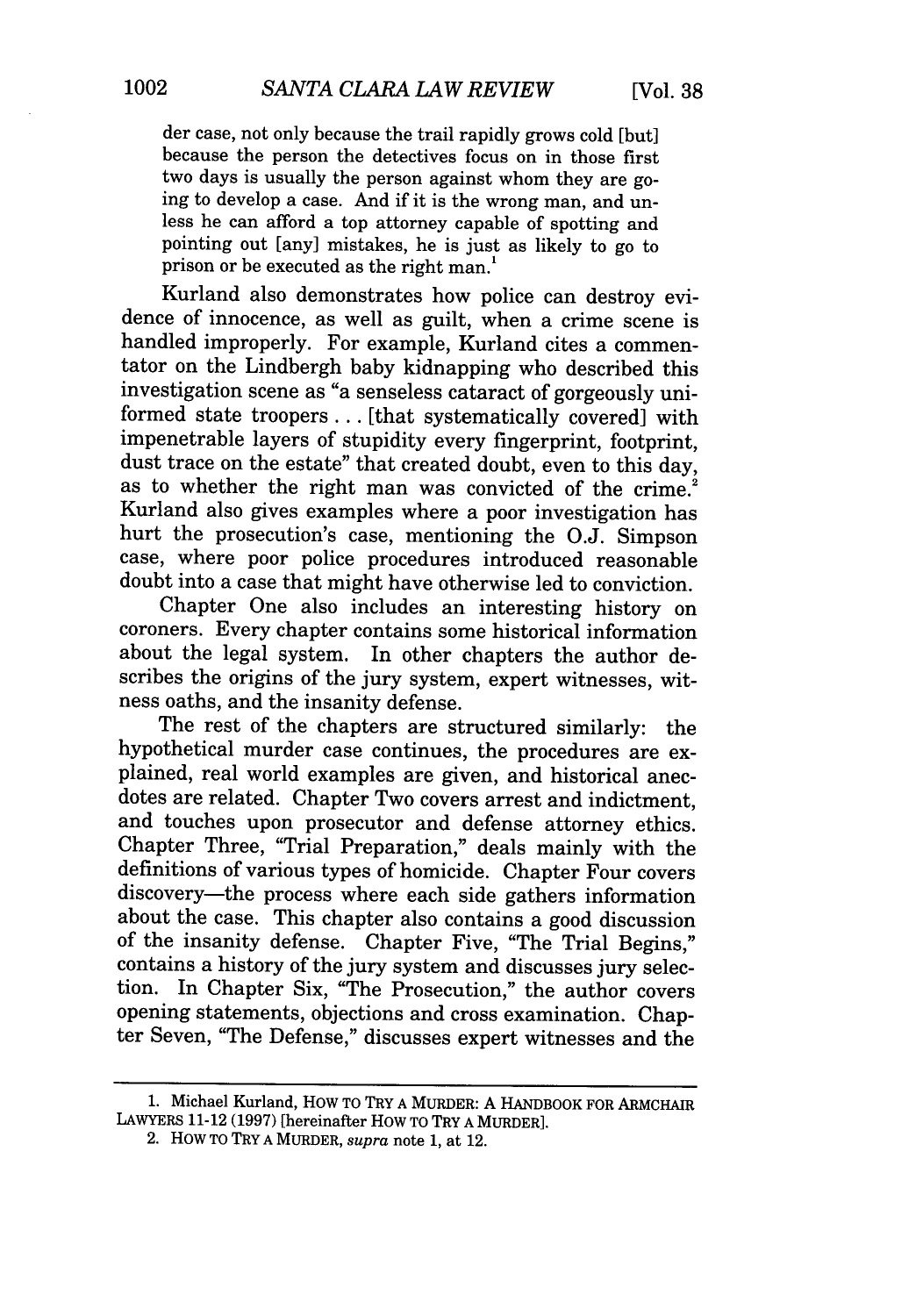fallibility of eyewitness testimony. The final chapter, "The Verdict," contains a lengthy discussion of capital punishment.

While the book is enjoyable, it has its shortcomings. Unfortunately, the author does not detail what the police actually do when they investigate a crime, which would have been interesting since many recent advances in forensic science have emerged. For example, DNA evidence has exonerated innocent persons convicted of decades-old crimes, and has led to convictions as well. Lasers and special chemicals can now be used to develop fingerprints that in the past could not have been found. Gas chromatography, a method of identifying unknown substances, is so sensitive that it can identify a sample as small as one billionth of a gram.<sup>3</sup>

Another oversight is that the author does not address the type of proof needed before the government can arrest a suspect or search his home. The Fourth Amendment of the U.S. Constitution states the following:

The right of the People to be secure in their persons, houses, papers, and effects, against unreasonable searches and seizures, shall not be violated, and no Warrants shall issue, but upon *probable cause,* supported by Oath or affirmation, and particularly describing the place to be searched, and the persons or things to be seized.<sup>4</sup>

To give the reader a brief historical background, before the American Revolution, "writs of assistance" or general warrants, were commonly used in the Colonies. These allowed the police of those days to enter anyone's property, at any time and without warning, to search for anything that might be illegal, particularly smuggled goods. It was commonplace for officers, without evidence or suspicion, to burst into people's homes and businesses, and tear through them in search of contraband. In response to these abuses, the Fourth Amendment was added to the Constitution. Probable

<sup>3.</sup> For readers who are interested in the subject, *see* David Fisher, HARD EVIDENCE **(1995).** *Hard Evidence* contains hundreds of mini-detective stories that reveal how the FBI Crime Lab investigates crimes. For an excellent book, about forensic anthropology, *see* William R. Maples & Michael Browning, DEAD MEN DO **TELL TALES** (1994). In *Dead Men Do Tell Tales,* University scientist Dr. Maples helps police by examining remains to determine identification, time and manner of death. The gruesomeness of the accounts in this book are sharply contrasted by the doctor's courtly and poetic prose. *See also* Richard Saferstein, CRIMINALISTICS: AN INTRODUCTION TO FORENSIC SCIENCE (1995).

<sup>4.</sup> U.S. CONST. amend. IV.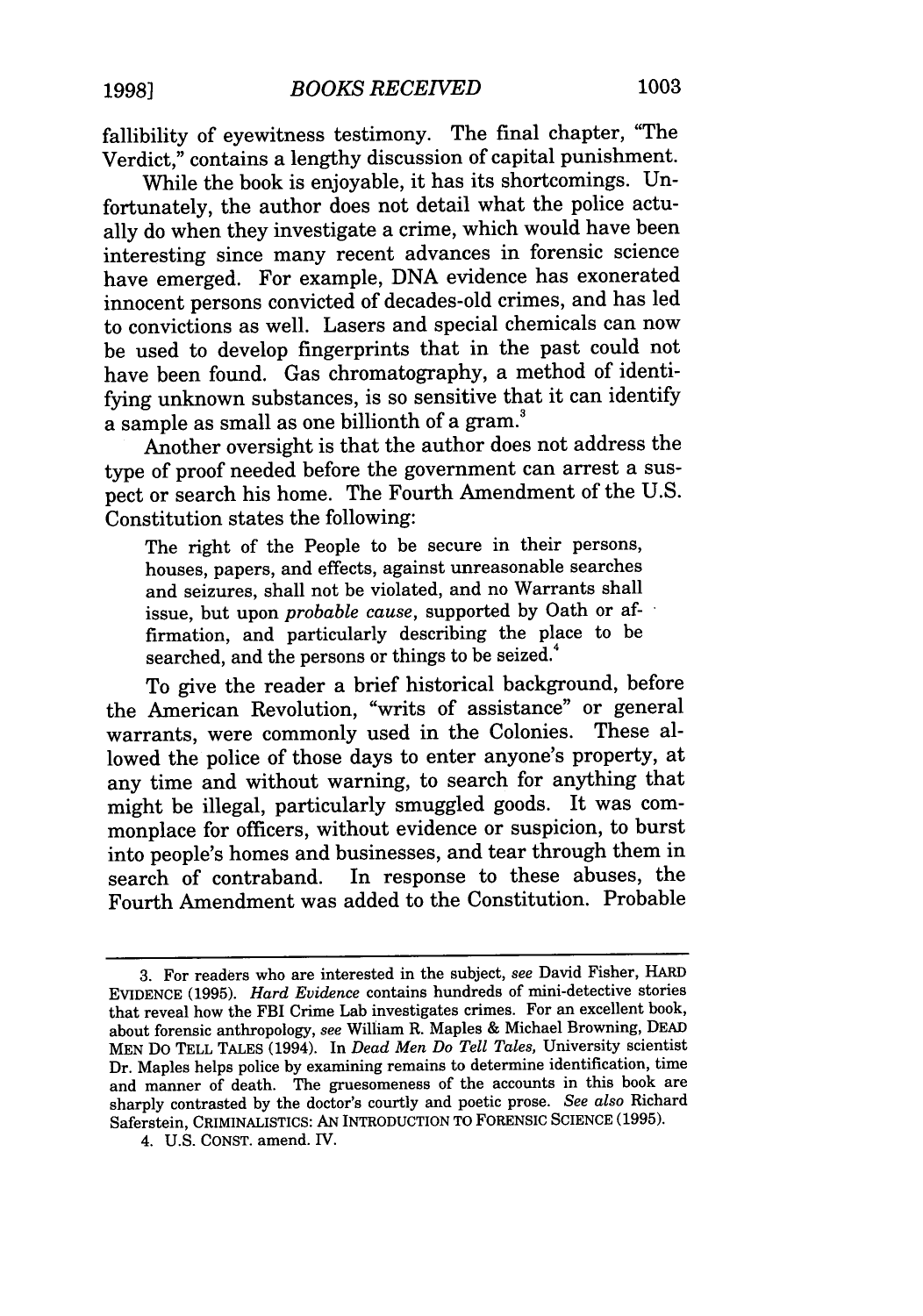cause is the central premise of the Amendment and can generally be defined as trustworthy firsthand information that would lead a reasonably cautious person to believe that a crime has been committed where a person is to be seized or that the property to be searched for is at the place designated. The right to be secure in one's home is so important that even with a search warrant, police are not allowed to rummage through everything in a person's home; they are only authorized to search for the *particular* items listed in the search warrant. Yet, illegal drugs and documents are often listed in search warrants. Since these types of contraband items can be very small and easy to hide in almost any part of a suspect's home police can justify searching almost everywhere. It would have been interesting if the author had included this background to address whether this type of search has, in effect, revived the "general warrant" of Colonial times.

Also absent from the discussion is the Exclusionary Rule, which is closely tied to the Fourth Amendment. Since police officers rarely are charged with burglary for illegally searching a home or detaining someone, the Exclusionary Rule developed in an attempt to safeguard peoples' Fourth Amendment rights. Under this rule, evidence obtained as the result of an illegal search or arrest generally cannot be used against the person whose rights were violated. This rule has met with a lot of criticism. On one hand, it discourages only the honest officer who wants the evidence to lead to conviction: corrupt officers who merely want to harass are not deterred. Similarly, the rule does nothing to protect the truly innocent citizen who will not be charged with any crime, and, therefore, does not need evidence against him suppressed. On the other hand, the public tends to look at the rule as a technicality that allows the guilty to escape punishment. It would have been appropriate for the author to address this issue.

Although the author does not proselytize any point of view, some themes do emerge. Every criminal defense lawyer is asked at some point, "How can you defend someone you know is guilty?" However, even when a client admits guilt, one cannot be sure he is not lying to protect someone else. This often happens because the client cares for the real criminal or, more often, because he fears him. Many people who understand and believe in our criminal justice system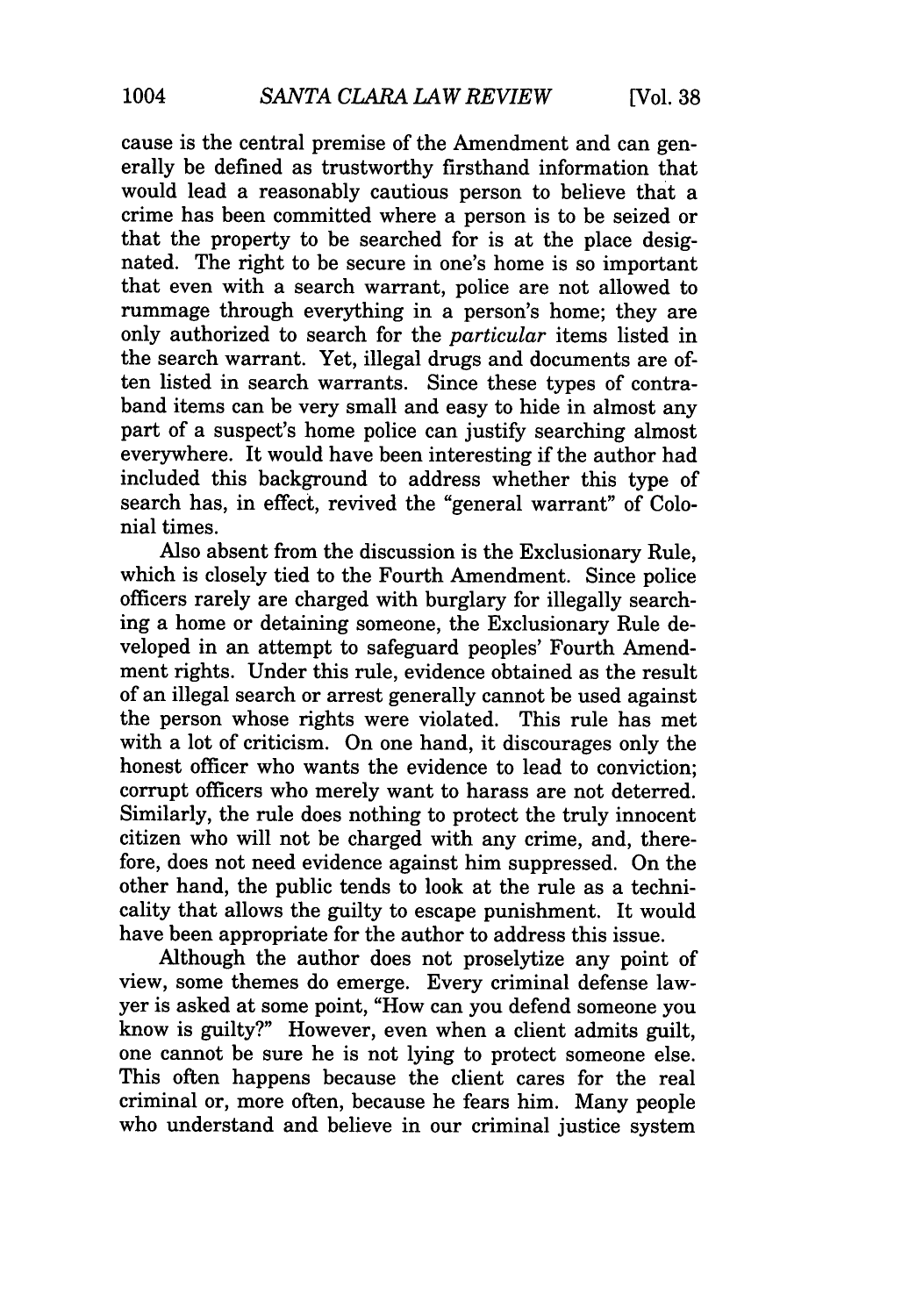believe that it is not up to criminal defense attorneys to decide whether a client is guilty or not. They feel that it is up to the jury to decide innocence and guilt, and that our justice system will not work if lawyers appoint themselves judge, jury and executioner. That is why the law presumes criminal defendants innocent. The author does not share this view, as he shows with a historical anecdote:

It may be worth noting, in view of the insistence of many lawyers today that it is their ethical duty to defend a client no matter how heinous they may personally believe his actions to have been, that Lincoln did not share this view. An early Lincoln biographer, Frederick Trevor Hill, tells that one time when Lincoln discovered that a client was guilty of fraud he walked out of the courtroom and refused to continue the case. The judge sent a messenger asking him to return. "Tell the judge that my hands are dirty," Lincoln told the emissary, "and I have gone to wash them $^{55}$ 

It is common to criticize defense lawyers who refuse to co-opt the prosecutor's role. However, in this country we have an *adversarial* system, where two sides, the prosecution and the defense, vigorously present facts and arguments that support their version of events. An impartial jury of citizens then decides which side is more persuasive. By contrast, an inquisitorial system is one where professional judges listen to evidence, ask questions, and then determine guilt or innocence. Our system is established with the expectation that each attorney will be a vigorous, partisan advocate for his or her side. This is the duty of a defense attorney.

Kurland also missed the opportunity to discuss the disparities between the quality of representation rich people versus poor people receive in this country. He touches upon this subject obliquely by stating that "[a] talented defense attorney with an experienced staff and some capable private investigators - and the financial resources of a rich suspect to draw on - can easily *equal* the amount of investigation and preparation that the District Attorney can devote to even the most important case."6 It is disturbing that in our adversarial system, only the rare wealthy defendant can afford to *equal* the prosecution's resources, and yet the author's obser-

<sup>5.</sup> HOW TO TRY A MURDER, *supra* note 1, at 116.

<sup>6.</sup> How TO TRY A MURDER, *supra* note 1, at 16 (emphasis added).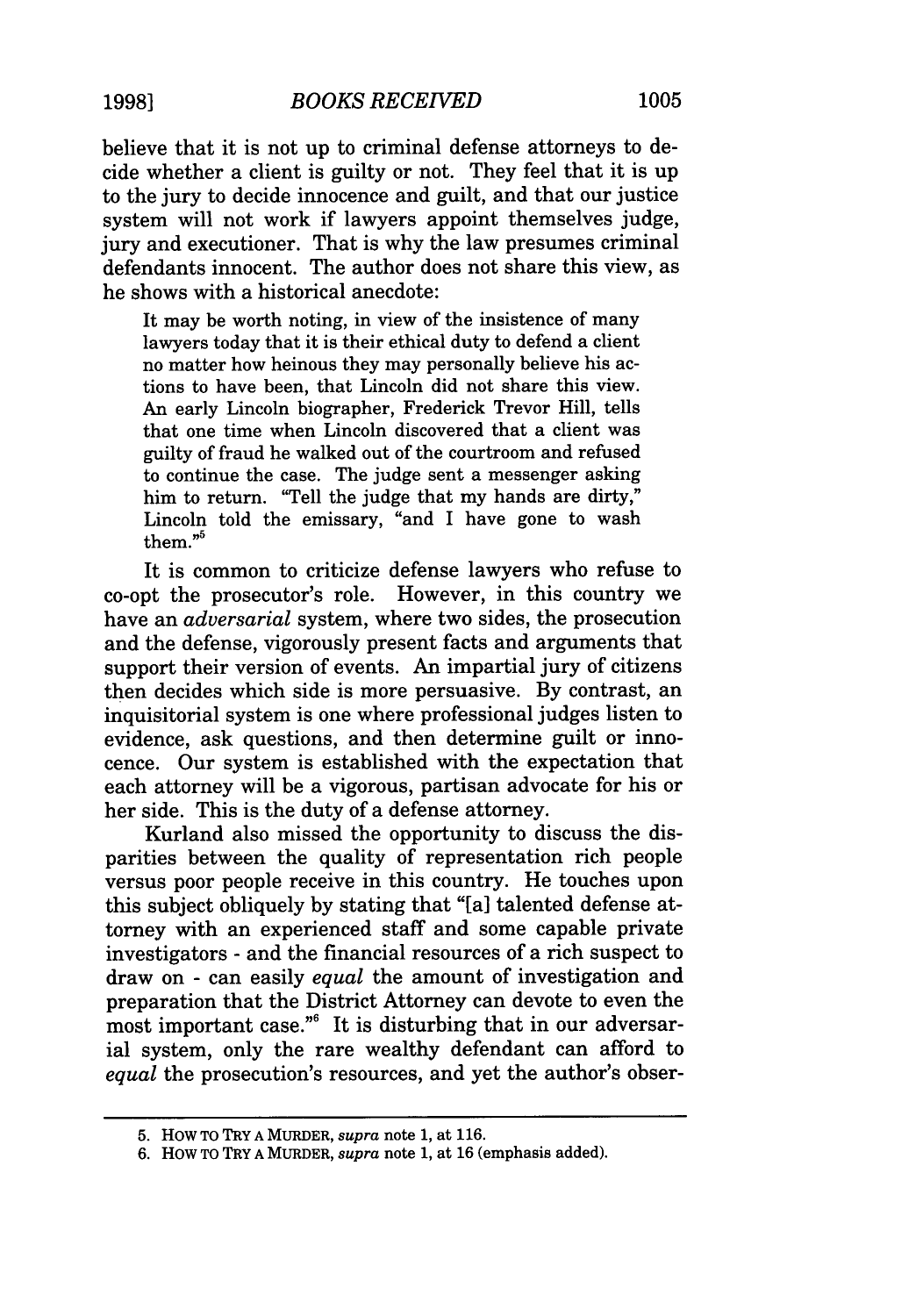vation can almost be construed as a criticism of the wealthy defendant who hires excellent lawyers and investigators. After the acquittal of O.J. Simpson, many commentators, believing him guilty, angrily claimed that he "got off' because he was rich. Why is there no nationwide outrage when an innocent person who cannot afford a "dream team" is *wrongly* convicted?<sup>7</sup> How often does the quality of representation really affect the verdict? These would have been excellent questions for Kurland to explore.

Another theme highlighted throughout the entire book is the author's opposition to the death penalty. Chapter One opens with a quotation illustrating the author's view: "Many that live deserve death. Some that die deserve life. Can you give it to them? Then do not be too eager to deal out death in judgment. For even the very wise cannot see all ends."8 The final chapter devotes several pages to explaining how and when other countries abolished the death penalty, and how the U.S. is the only western nation with a death penalty. The author's anti-death penalty views would have been better served if he had instead included a discussion of cases where innocent people were convicted of death penalty offenses. Most Americans feel that the state should have the power to execute people who commit certain heinous crimes, yet many would probably rethink their support of capital punishment if they knew that a small, but significant, number of people sentenced to death are innocent. One can support capital punishment in theory, but oppose it in practice due to its imperfect administration. Kurland might have won over even more converts if he mentioned that, including the cost of appeals, it is usually far more expensive for the state to execute a criminal than it is to imprison him for life.

The author's explanations of law are generally adequate for a lay audience, but there are errors. His definition of the Best Evidence rule is incorrect because the rule does not require that the "best" evidence be used to prove a fact. The Best Evidence rule pertains only to documents, and it merely requires that where the contents of a document are to be proved, that the document itself be used if it is available. He

<sup>7.</sup> For readers interested in the topic, *see* Michael L. Radelet et al., IN SPITE OF INNOCENCE (1992) (containing chronicles of 400 such cases).

<sup>8.</sup> HOW TO TRY A MURDER, *supra* note 1, at 1 (quoting from J.R.R. Tolkien's *The Fellowship of the Ring).*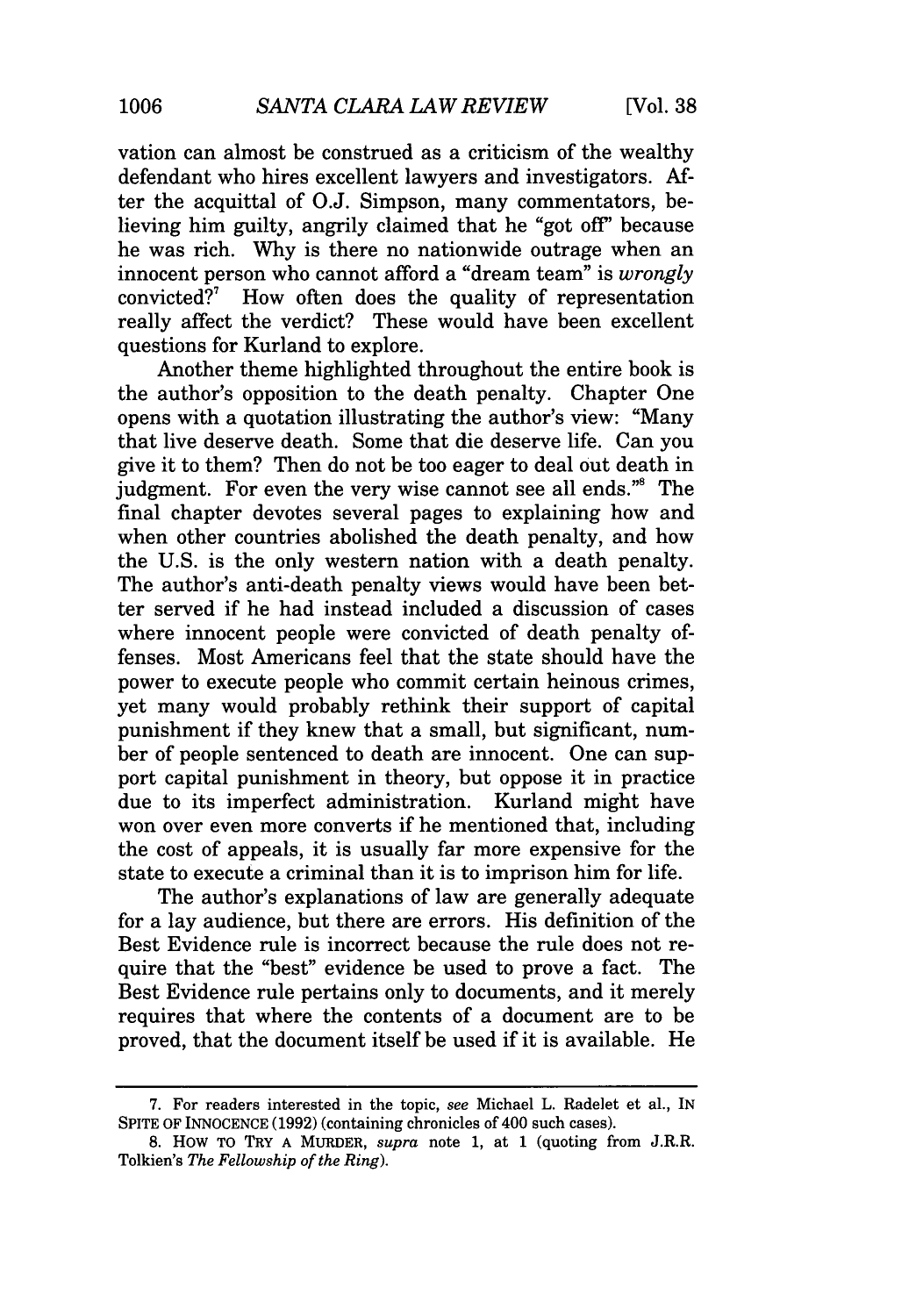also gives a poor example to illustrate the concept of *malum prohibitum.* A *malum prohibitum* crime is not wrong in and of itself, but is only wrong because it is prohibited. $9^{\circ}$  By contrast a *malum in se* crime is wrong in and of itself;<sup>10</sup> all crimes are either *malum prohibitum* or *malum in se.* The author's example of smoking in a non-smoking area as a *malum prohibitum* crime is confusing because many believe that second hand smokes harms others. A better example would be speeding as a *malum prohibitum* crime, and hit and run as a *malum in se* crime.

The author aptly defines the various degrees of murder and manslaughter, as highlighted below. In general, "first degree murder" is an unlawful killing which is willful, deliberate and premeditated. "Willful" means that there was intent; "deliberate" means the killer consciously thought about the decision to kill, and "premeditated" means that the intent to kill was formed before the killing happened. All these requirements can be fulfilled almost instantaneously.

"Second degree murder" requires intent, but not deliberation or premeditation. Intent can be the actual intention to kill, or it can be in the form of implied malice where the killer was so recklessly indifferent to the value of human life that his state of mind is equivalent to the actual intent to kill. For example, sometimes drunk drivers who kill are convicted of second degree murder; by drinking and driving these people show such a reckless disregard for their victims that it is tantamount to an intention to kill.

"Voluntary manslaughter" is an intentional killing under circumstances that mitigate the killing, but do not justify it. The typical example is where a person kills another in the "heat of passion," such as rage, jealousy, fear or desperation.

Finally, "involuntary manslaughter" is a killing that results from the accused's gross negligence or recklessness. The classic example is where a death occurred because of the negligent operation of an automobile.

Despite Kurland's proper definitions of the above terms, he confuses the reader by using poor illustrations of these crimes. For instance, he states that throwing bricks off an overpass would be manslaughter in the second degree if it results in a death; however, this could also exemplify murder in

<sup>9.</sup> BLAcK's LAW DICTIONARY 960 (6th ed. 1990).

<sup>10.</sup> BLACK'S LAW DICTIONARY 959 (6th ed. 1990).